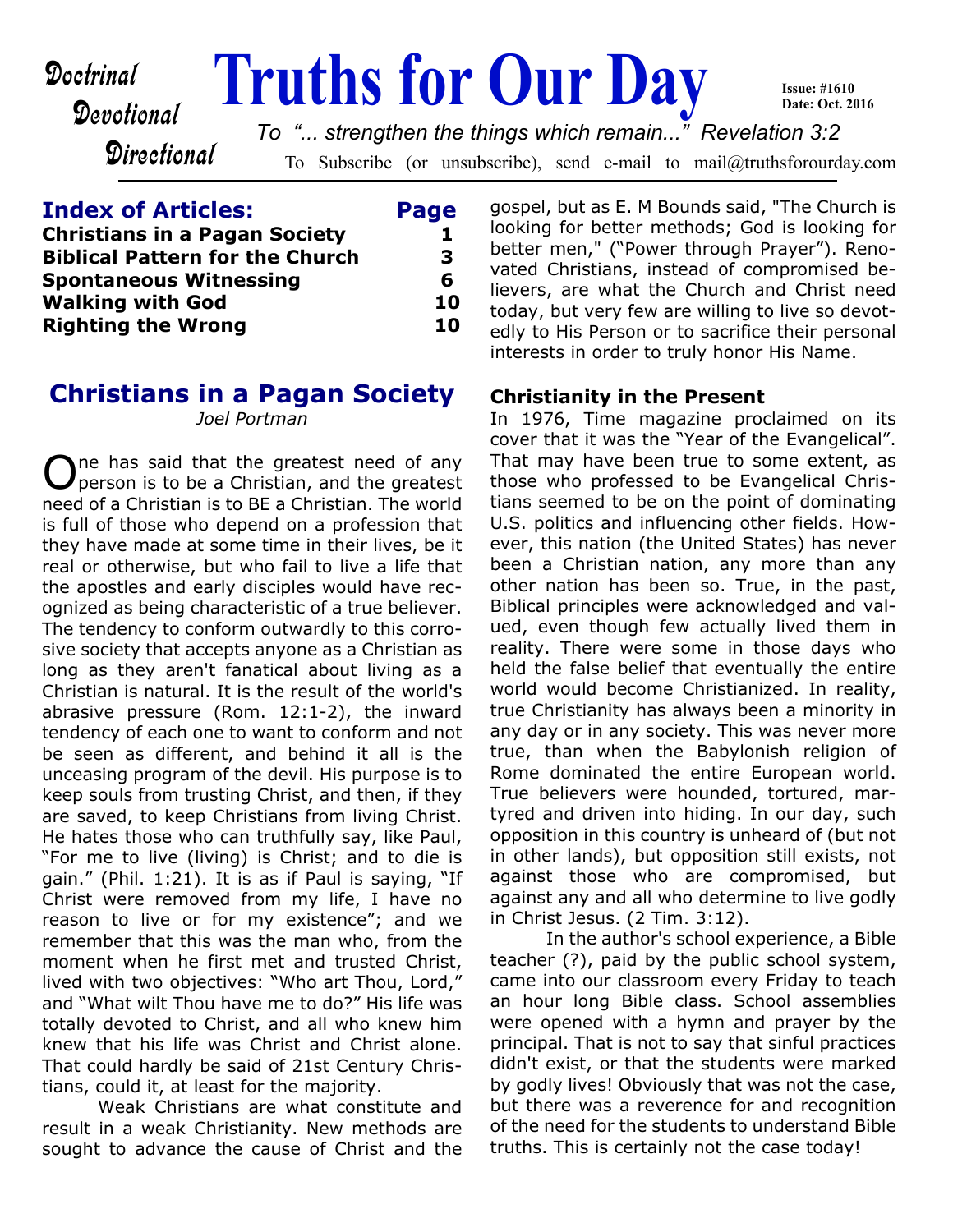### "Truths for our Day"

is a monthly publication that is freely available on the Internet and is intended to be a help to believers who appreciate the timeless truths of God's Word and who recognize the unchanging principles of God's will for His people. It is primarily intended to strengthen those who enjoy fellowship in local assemblies of believers who are gathered to the Name of the Lord Jesus Christ alone.

**Editor and Publisher:** Joel Portman 1200 Forest Glen Ct. SE. Cedar Rapids, IA, 52403 Write to: mail@truthsforourday.com

All issues of "Truths for our Day" are available by clicking on the link below. This will take you to the index: **Truths For Our Day** 

#### Please read this notice:

You are permitted to reprint any issue of "Truths for our Day" that you desire, either for yourself, or to share with other believers. However, if you wish to copy an individual article, we will forward your request to the copyright owner of the article to request his permission. For this reason, the format of the publication is locked to prevent unauthorized publication of articles that the author would prefer to reserve. Please do not copy them in any other way. We want to respect the ownership of all those who have written articles.

 We also hope you will let others know about "Truths for our Day" and encourage them to subscribe as well. They can do so by simply sending an e-mail to mail@truthsforourday.com

 According to a recent Gallup poll, in 1948, 81% of the US population professed some aspect of Christianity. In 1970, only 70% professed belief in Christianity.

 In 1948, only 5% claimed "None" or gave no answer

In 2014, 20% were "None" or no answer

 In 2015, 23% claimed "No religion" with a higher percentage of those among millennials. Keep in mind that 23% of the population equals about 46 million people!

 The decline is remarkable and indicative of the increasing paganization of our society. The rise in the number of those who practice some form of witchcraft, be it Wiki or any other form, along with those who are openly antagonistic to Christianity or any of its principles, is a further indication that we are now living in what might be called the "Post-Christian Age." Among priests in the Roman Catholic church, there is a demand for those who can perform exorcisms, and that demand seems to be increasing. A certified psychiatrist reported that he has seen an increase in definite cases of possession in the US.

 Some may look at these conditions and despair. Yet we remember that at the beginning of God's work in this dispensation, such conditions were present and dominated all strata of society. This was especially evident in Corinth and Ephesus, where God worked mightily to save souls and to establish powerful and effective assemblies. So we need not think that God's work is finished, for souls will be saved and God's purposes will be advanced to bring sinners to the feet of the Savior. However, the conditions must be faced and believers must know how to maintain a living, active testimony for the Lord's honor until He comes.

### **Christianity Attacked**

The year 2015 could be called the "Year of Aggressive Atheism". We see and hear those like Richard Dawkins and others actively opposing any form of religion, even to the extremity of removing children from Christian families so that they won't be "harmfully" influenced by parental ethics. We observe the determined erasure of all Christian principles, even traces of them, such as the presence of the Ten Commandments on courthouse

Thank you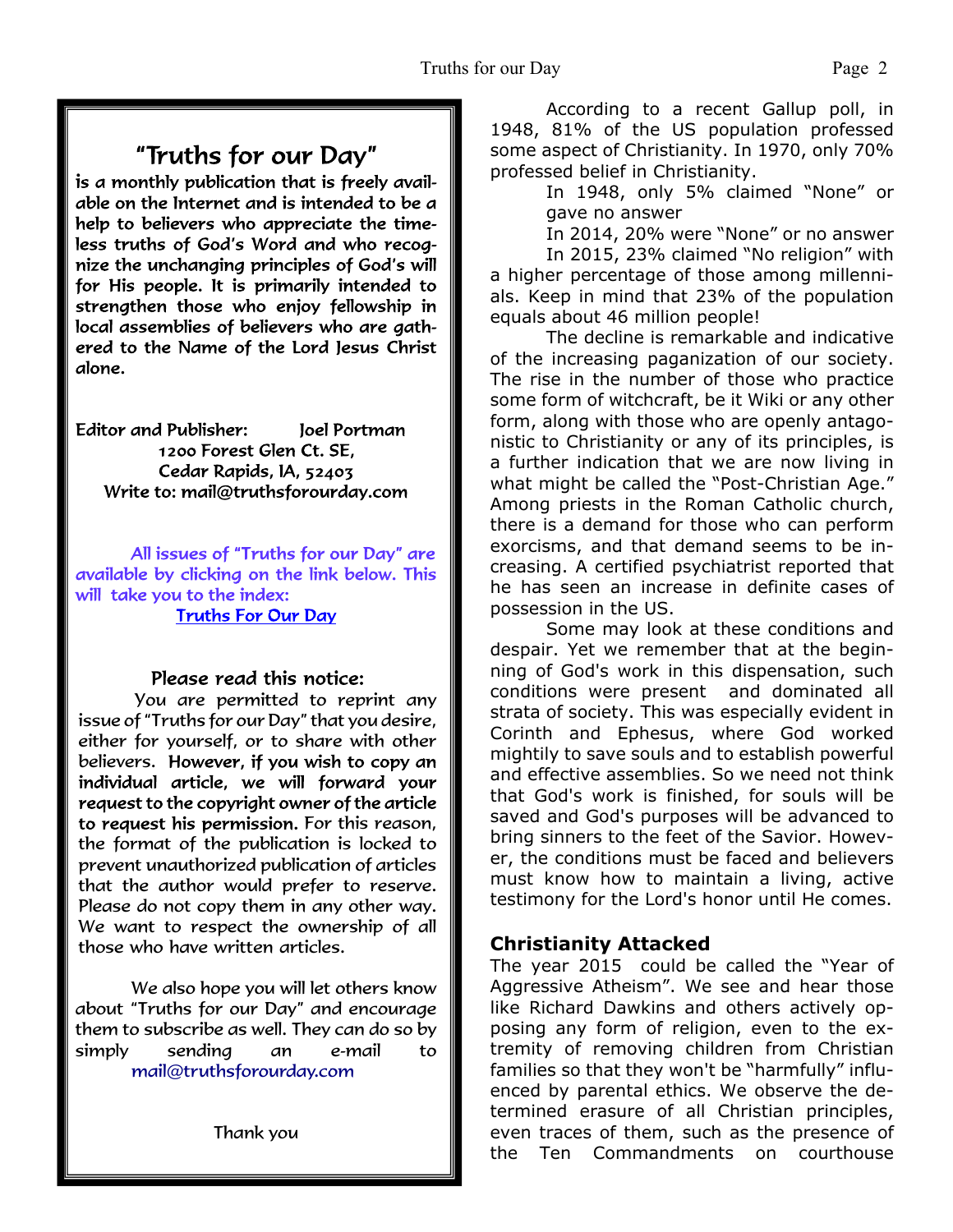grounds or public squares. There is a determination to replace all that is Christian with humanistic, man-based, hedonistic materialism that emphasizes that which is physical in place of the spiritual. Science, fueled and driven by the theory of evolution, along with technology, becomes man's God. The purpose is to eliminate any need for God in one's life, and accomplish the desired ends by man's personal abilities. We read in this an aspect of Psalm 14:1, "there is no God".

 There have been aggressive attacks against the structure of a stable society, whether it is expressed in marriages, homes, schools, or any organization. Yet, thankfully, even non-Christian commentators recognize the severe results of such a pathway and have spoken against it. Their viewpoint falls short of what should be expressed, but even their recognition of the societal value of Christian principles is an indication that wiser men understand the ultimate result of this program.

 We should understand that there has always been a spiritual warfare that has existed in this world. This world is a spiritual battleground, and the warfare is for the souls and lives of men. The Lord Jesus Himself warned the disciples in the upper room in John 14-16 that they should expect to face opposition, and they did. In 2 Timothy 3, Paul warned Timothy about the conditions that he would face in his days, and those conditions are no less today. Peter describes, in 2 Peter 3, the conditions of the last days. Those passages are written for our help and blessing, to warn and inform believers what they should be prepared to face in their testimony for Christ.

 Ephesians 6:10-18 describes the need for the whole armor of God in order to stand in an evil day against the spiritual powers in heavenlies. There is a need to be equipped and determined to resist by spiritual means the attacks of the devil as he uses every device in his arsenal. Paul spoke of his service for Christ in 2 Corinthians 10:4-5, concerning his use of spiritual weapons to overcome the resistance in the hearts of men to the truth so as to bring them into obedience to Christ. We need to be prepared to use the same arsenal in our service today.

 Because of what we face in this spiritual conflict, spiritual lethargy, fuzzy principles and practices, lack of awareness, and failure to apply spiritual means will result in defeat for the child of God. Individuals must, and will, decide if they will compromise principles, or if they will, like Daniel's companions or Daniel himself, stand unswervingly for the truth, and practice it. Individual Christians will determine priorities for their lives, for their families and children, and even for the character of assemblies. Believers who derive their pleasures from the world's activities and entertainments of any kind, will inevitably fail to maintain and express principles that will be rewarded at the judgment seat of Christ.

 This is not to be fatalistic, but to express our need to be realistic. By this we mean, that believers in Christ need to count the cost, as is often said, and determine what direction their lives will express. Living for Christ in view of eternity will always cost presently, but it will be rewarded in a far greater way. Paul could say, looking back at the close of his life, "I have fought a good fight, I have finished my course, I have kept the faith. Henceforth there is laid up for me a crown of righteousness, which the Lord, the righteous Judge, shall give me at that Day; and not to me only, but also to all those who love His appearing." (2 Tim. 4:7-8). His life was a triumphant course of unswerving fidelity to His Lord, and he could anticipate the promised reward without any doubt in his words.

### **Christianity Thrives**

It is remarkable, and a testimony to the power of God, that instead of declining under persecution, true Christianity has always thrived. We have heard, and it is true, that "the blood of the martyrs is the life of the church." A survey of church history substantiates this fact. Outward profession may increase under world favor, but true Christianity suffers and declines. We note in Acts 5:13-14, 6:1, 8:4-10, that following God's judgment on Ananias and Sapphira, and the opposition that followed the death of Stephen, there was multiplication of the number of disciples and growth in Christian testimony. Many efforts by governments and dominating church systems have tried to eradicate God's truth, but it still stands today; in many parts of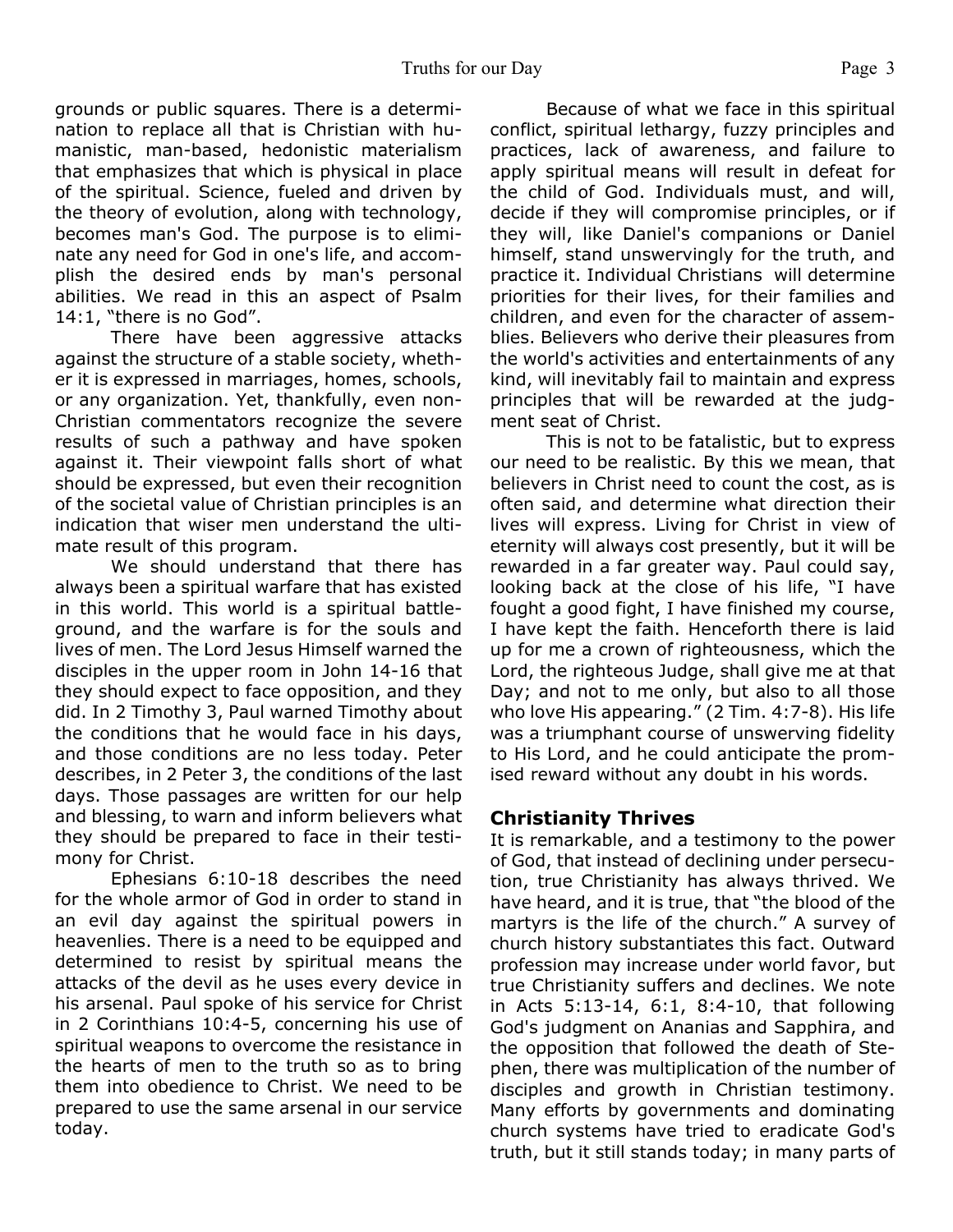#### Truths for our Day Page 4

the world, where there is persecution and opposition, believers continue to flourish and maintain testimony for God. Under such conditions, God is still working, believers are still going on for Christ, souls are being saved, and local assemblies are being established. And this is a work that will continue until the coming of the Lord and the end of church testimony on earth.

*(to be continued)*

He is no FOOL who parts with that which he cannot keep, when he is sure to be recompensed with that which He cannot lose." Philip Henry (1631-1696)

## **Is There A Biblical Pattern For The Church?**

*Jack Hayes*

People who are newly saved are often faced<br>with a great difficulty,. Which group of with a great difficulty,. Which group of believers in the area should they join? There are many sects and denominations around, so the task of deciding is not easy. To attend the nearest 'place of worship' is no answer. It could have a modernist preacher who would wreck your faith. To look around for nice people with an exciting form of worship could lead to something remote from the teaching of scripture. To search for a good preacher is no safe course of action. His term of ministry may be relatively brief, and then what? Are there any guidelines for the perplexed believer who is seeking a spiritual home? There are, and they are contained in the unerring Word of God. As in every other area of our Christian lives, the Bible is our only safe source of guidance.

 This series is written with new believers or young believers in mind, and the purpose is to list at least some of the features of churches as they were in New Testament times. This is done with the conviction that every effort should be made to imitate the biblical pattern, for God's principles never change with the passing of the years. Read the articles prayerfully. Check the contents with the inspired scriptures. If what is said tallies, seek out a company of believers who endeavour to follow the New Testament pattern and associate with them in their witness for God.

#### **What is a Church?**

Many people refer to a religious building as a church, but in the New Testament, buildings were never called churches. In fact, there are verses which show that buildings accommodated churches, so obviously, the building itself was not the church. For example, churches met in the homes of Philemon, and Aquila, Philemon v.2; Romans 16:5. The church was the congregation of people who met in these homes, so the church was made up of people. It has ears, so it must be people! Acts 11:22. "Tell it unto the church", said the Lord Jesus, Matthew 18:17. You don't speak to buildings! The church has emotions, Acts 5:11. The church prays, Acts 12:5. These and other references demonstrate that New Testament churches comprised of people, and not of wood, brick or stone.

 Others speak of a countrywide religious organization as a church. There are denominations called the Church of England and the Church of Scotland etc. In Bible times there were no such 'national churches'. When the New Testament refers to the church in a country or region, the word 'church' is always plural. Thus we read of the churches of Galatia, and not the Church of Galatia, Galatians 1:2, the churches of Asia, and not the Church of Asia, 1 Corinthians 16:19, the churches of God in Judaea, and not the Church of Judaea, 1 Thessalonians 2:14. There were independent churches scattered throughout these regions, and no equivalent of the modern day national ecclesiastical organisation.

 So then, in the first century, a church in a locality was the group of believers in that district who gathered for worship, prayer, teaching and service. Probably, the word 'assembly' would better express the sense of the Greek word *ekklesia* which is normally translated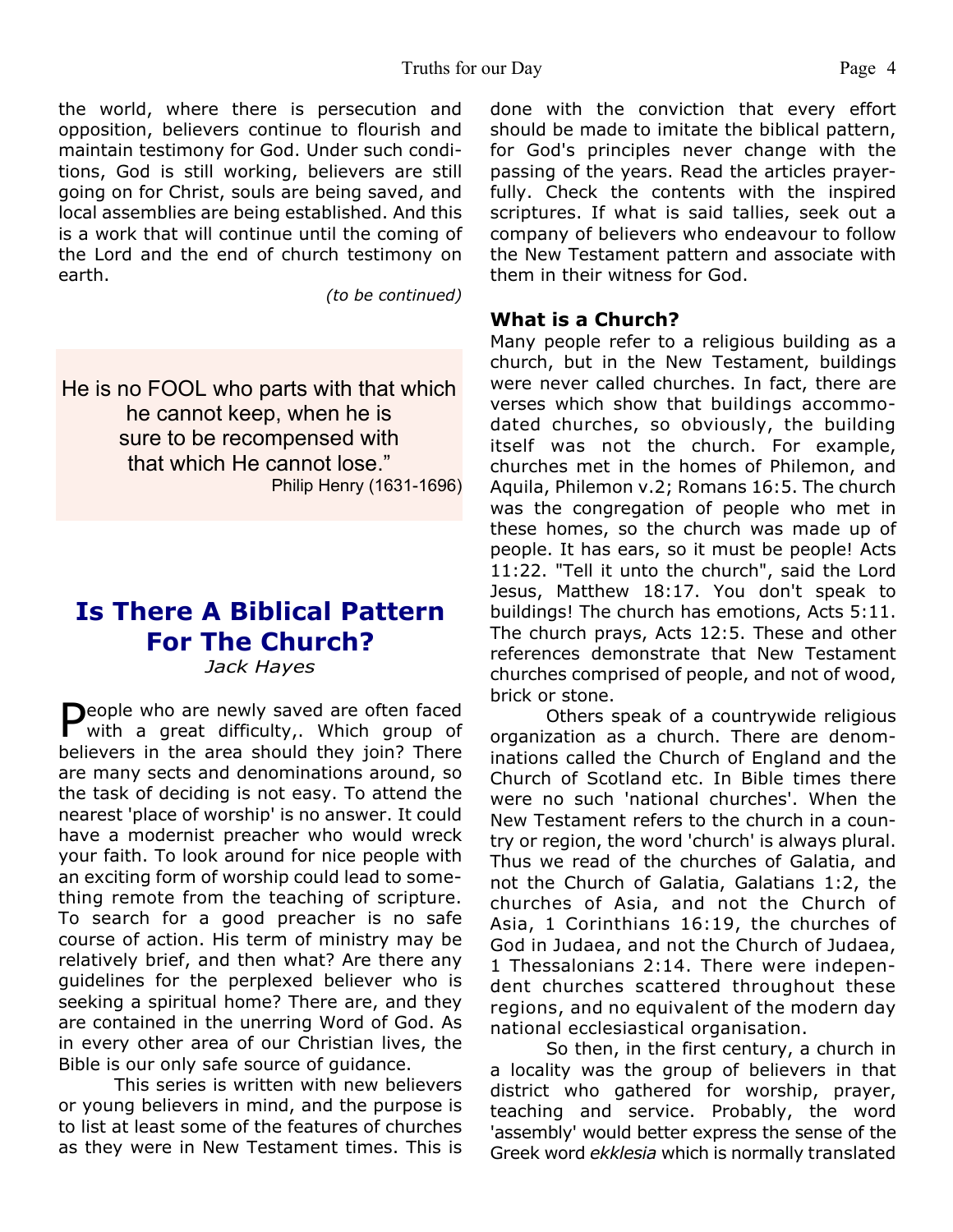'church' in the King James Version, the old English translation of the Bible. Consider some ofthe features of these New Testament churches or assemblies.

### **New Testament Churches had no Sectarian Title**

In our day, each of the sects and denominations of Christendom bears a title to distinguish it from other groups. Some take their name from a founder, and so there are Wesleyans and Lutherans etc. Others are identified by their form of church government, and so there are Presbyterians and Episcopalians. Some are known by a particular doctrine or practice that they hold, and so there are Baptists and Pentecostals. To willingly take any name that does not include all believers is to be guilty of the sin of sectarianism that is condemned in 1 Corinthians 1:10-16. New Testament assemblies did not gather under the patronage of any sect or denomination, but they did gather in association with the Name of the Lord Jesus Christ. The relevant scripture is Matthew 18:20. Said the Saviour, "For where two or three are gathered together in my name, there am I in the midst of them".

 At least two things are suggested by the phrase 'gathered in (or unto) my name'. First, Identification with the Lord Jesus. That is, the believer abandons all man-made ecclesiastical systems, and is identified with the rejected Christ. The epistle to the Hebrews urges this upon us all. "Let us go forth therefore unto him without the camp, bearing his reproach", ch. 13:13. 'The camp' in that day was Judaism, and its modern equivalent is Christendom into which many of the features of Judaism have been absorbed. The believer is called upon to break his links with that, and be associated alone with the Man who is 'outside the camp', as one gathered to His name. Second, Subjection to Christ. When the Saviour is seen in relation to the local church, the name most frequently used by the Spirit of God is that of the LORD Jesus Christ. Most of 1 Corinthians relates to assembly matters, and in that letter there are constant references to Him by that title. So, gathering to His Name implies the acknowledgement of His authority as THE LORD

Jesus. It is true that His lordship ought to affect every department of our lives, but don't neglect it in your church life, by gathering to His Name, owning no authority but His, and no other rule-book but His Word.

So then, early Christians took no denominational title, but were happy to be known as those who were linked to Him, thus experiencing the deep joy that His presence brought.

#### **New Testament Churches had no Headquarters on Earth**

Modern ecclesiastical bodies consist of a central authority with numerous congregations responsible to that central office. The format differs from group to group, but there are general assemblies, synods of bishops, central oversights and so on. This concept of a headquarters on earth is alien to the Word of God. New Testament churches were churches of God, 1 Corinthians 1. 2, and each one was responsible to God alone. This is demonstrated in the seven letters that the Lord dictated to the churches in Asia, Revelation 2 and 3. There is no hint that these churches were responsible to each other, or to any central authority, but to the Lord Jesus Christ, the one who walked among the golden lampstands, Revelation 1:12-13.

 The autonomous character of local assemblies is a safeguard against false teaching. Error affecting one assembly need not corrupt another. If a central authority exists, and the devil infiltrates it, false teaching will then be pushed out to every congregation in the group to become the compulsory creed for all. So then, every local church should stand independent of each other, and responsible to the Lord alone. This does not mean that there should be no fellowship between assemblies. Scripture allows for this as can be seen, for example, in Acts chapter 11. Barnabas came from Jerusalem to Antioch to teach and encourage the new assembly there. At the end of the chapter, the believers at Antioch sent a monetary gift to the needy Christians in Judaea. Thus there was both spiritual and material fellowship between these two communities of God's people.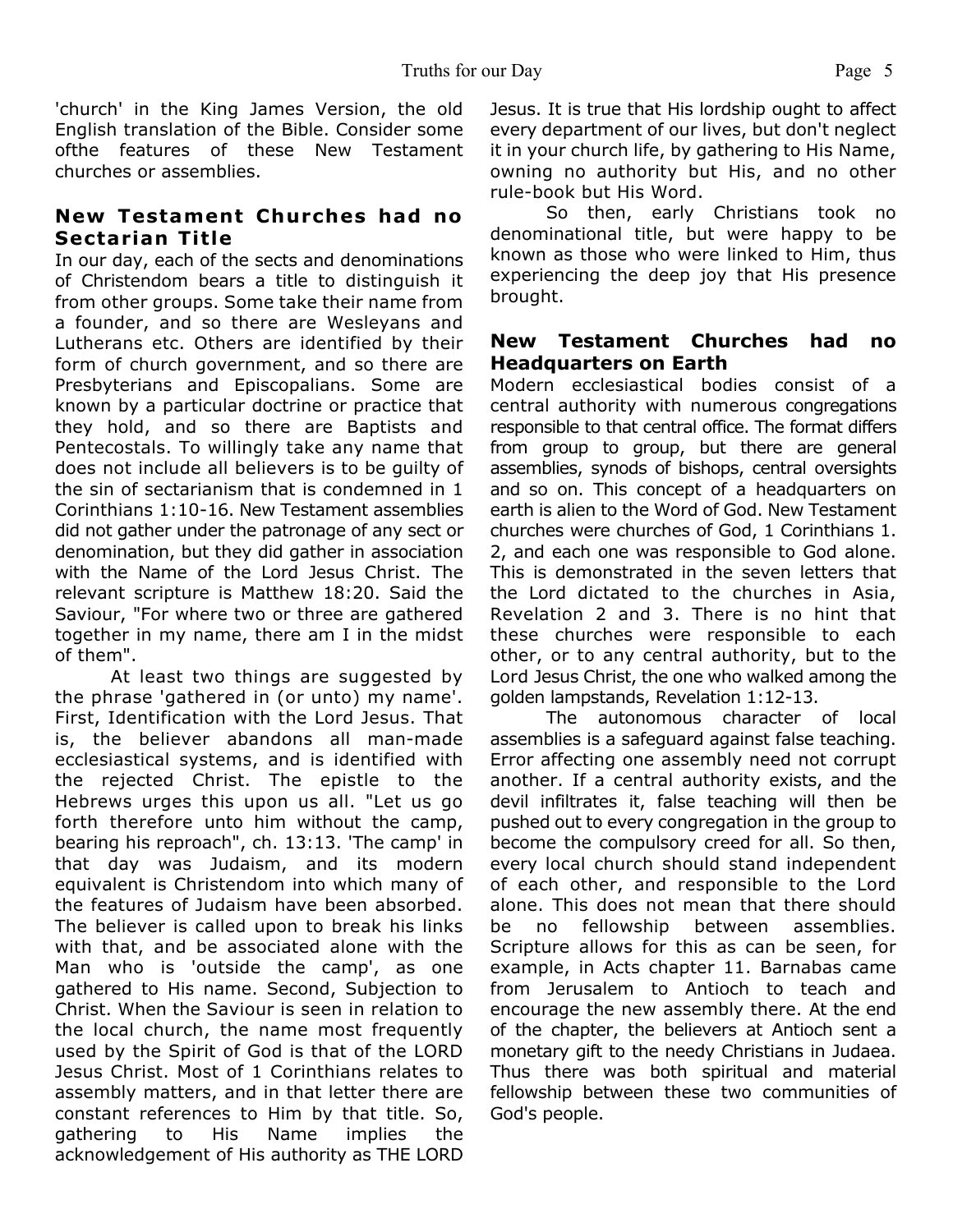One sad feature of the present day is that many of the Lord's dear people are connected to religious systems in which believers and unbelievers are linked. That situation was never the norm in New Testament times. In 1 Corinthians 1. 2, Paul described the composition of the church of God at Corinth like this, "them that are sanctified in Christ Jesus, called to be saints". Thus each member was a genuine believer for it is our faith in Christ that sanctifies us, Acts 26:18. He also spoke of assemblies in general as "churches of the saints", 1 Corinthians 14:33, another indication that there should be an exclusively believing membership.

 Believers who are members of a mixed religious society often argue like this, "If I withdraw my light from this situation, the darkness will be all the greater". They see their unsaved fellow members as a mission field. In actual fact, the Bible shows that light and darkness are incompatible, and so light should be withdrawn. "Be ye not unequally yoked together with unbelievers...Come out from among them, and be ye separate", 2 Corinthians 6:14-18.

 It should be noted that not all believers qualify for the privilege of fellowship in a New Testament assembly. Sin disqualifies, 1 Cor. 5: 11, and to hold erroneous doctrine that would create a faction is another factor that debars, Titus 3:10. Both *moral and doctrinal evil corrupts the whole assembly, for "a little leaven* leaveneth the whole lump", 1 Corinthians 5:6, Galatians 5:9. There is the need to maintain the purity of the assembly both morally and doctrinally.

*(to be continued)*

GOD'S Word is true, essentially and eternally true. True in the Saviour it reveals, the Salvation it declares, the Doctrine it expounds, the Precepts it enforces, the Promises it speaks of, the Hopes in includes, the Threatenings it denounces. Thy Word is truth. Lord increase our faith. All that He has promised shall be fulfilled.

### **Spontaneous Witnessing**

*Robert Surgenor*

Solomon said, "The preacher sought to find<br>Sout acceptable words: and that which was  $\mathbf{\sum}$ out acceptable words: and that which was written was upright, even words of truth" (Eccl. 12:10). The reason being, that if the preacher is going to proclaim the gospel, he must do it in such a way that the hearer will understand the truths being presented. Thus there are times of preparation. The face of God is sought in prayer, and the Scriptures are searched for acceptable words. One old preacher once remarked, "Before you preach, prepare as if everything depends on you. Then when you get up to preach, preach as if everything depends on God." That was sensible advice. There should be prior meditation on what one is going to present. It is not a matter of one just opening one's mouth and God miraculously filling it with words. Ah no, there must be material gleaned, the mind must be clear, and the heart warmed through the nearness of God. That is why preachers bend the knee in prayer and ponder over their Bible as they groan in God's presence preparing for the battle of heralding out the gospel.

 However, there are some occasions where there is no time to enter into all that I have just stated. At times there are circumstances that call for spontaneous witnessing, if one is going to convey to others the gospel. Prior to this type of witnessing, there is no preparation, no prayer, and no time to think. Let me illustrate such witnessing from the Scriptures.

 We all are familiar with the story in John's Gospel chapter four. There sat the Lord waiting for a woman that you would not relish for a neighbor if you were a moral individual. She approached the well with her waterpot when no other women would be there. It was at noonday. The women went for water early in the morning ere the sun reached its zenith, so she, being a social outcast, and not wanting to be the object of gossip, went at the heat of the day. She was a sinner and ignorant of God's ways altogether. However, after the Lord dealt with her, and saved her, what a transformation took place! Notice; "The woman then left her waterpot, and went her way into the city, and saith to the men, Come, see a Man, which told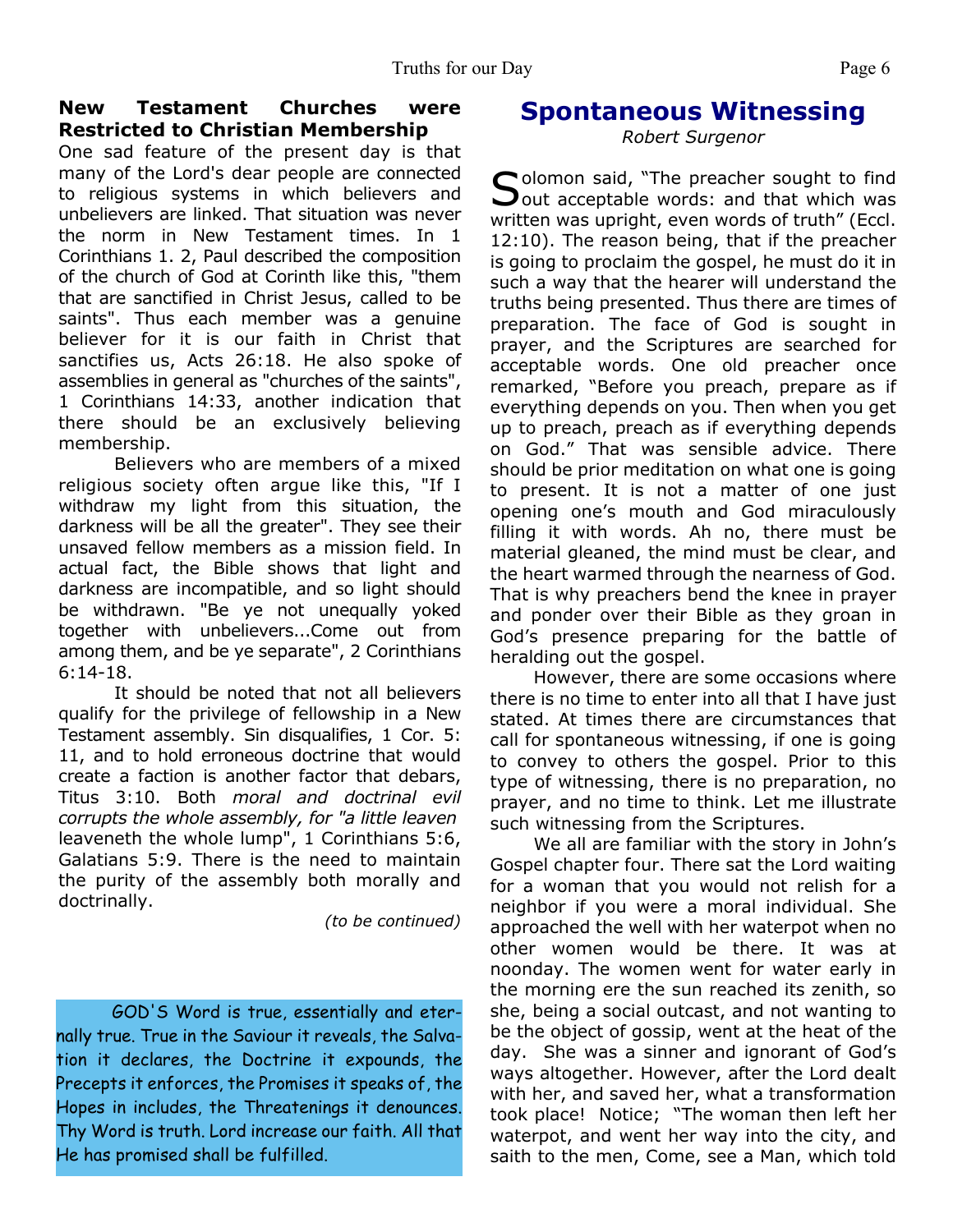Truths for our Day Page 7 me all things that ever I did: is not this the Christ?" (John 4:28, 29). There was no prayer

meeting, no searching the Scriptures, no lining up any points of illustrations. Why no! Off she went with a message that was spontaneous! The message was exceedingly short. It was absolutely sincere, and it was very effective! Perhaps one could break this message into four segments. First: "Come!" In other words, drop everything you are doing. Change your course. This is urgent, and your only opportunity – act now or you will miss Him! Second: "See a Man!" She emphasizes a Person, and invites them to have a good look at Him, for the enlightenment of their mind. The whole thrust of her message is Him – a Man! Third: "Which told me all things that ever I did!" Now she exposes His omnipotence. He sees all. He knows all, and He exposes all. Nothing is hidden from His divine gaze. Fourth: "Is not this the Christ?" She recognizes Him as the Messiah, the Promised One of God. God manifest in the flesh! What a tremendous message from a totally ignorant and wicked woman just saved moments before! Immediately upon conversion, she experienced spontaneous witnessing! She couldn't help it. The message was burning within her and she simply could not contain it. It had to come out, and it did so with Holy Spirit power. Her words, like Samuel's, certainly did not fall to the ground, but rather fell into the hearts of the hearers, so much so, that they followed her to the Man and were won to Him through her urgent, and unprepared message. It was as if something overpowered her at the moment she was saved, and she could do nothing but exclaim the good news to the men in the city. This is a grand exposure of spontaneous witnessing!

 Go back into the Old Testament and you will find the same thing. You remember in Second Kings 7, as a result of Israel's disobedience, God sent a famine into the land. So severe was the punishment, that women were eating their own sons. During this famine, there were four leprous men at the entering in of the gate of Samaria. Realizing their plight they said to one another, "Why sit we here until we die? If we say, We will enter into the city, then the famine is in the city, and we shall die there: and if we sit still here, we die also. Now

therefore come, and let us fall unto the host of the Syrians: if they save us alive, we shall live; and if they kill us, we shall but die. And they rose up in the twilight, to go unto the camp of the Syrians: and when they were come to the uttermost part of the camp of Syria, behold, there was no man there. For the Lord had made the host of the Syrians to hear a noise of chariots, and a noise of horses, even the noise of a great host: and they said one to another, Lo, the king of Israel hath hired against us the kings of the Hittites, and the kings of the Egyptians, to come upon us. Wherefore they arose and fled in the twilight, and left their tents, and their horses, and their asses, even the camp as it was , and fled for their life. And when these lepers came to the uttermost part of the camp, they went into one tent, and did eat and drink, and carried thence silver, and gold, and raiment, and went and hid it ; and came again, and entered into another tent, and carried thence also , and went and hid it . Then they said one to another, 'We do not well: this day is a day of good tidings, and we hold our peace: if we tarry till the morning light, some mischief will come upon us: now therefore come, that we may go and tell the king's household.' So they came and called unto the porter of the city: and they told them, saying, 'We came to the camp of the Syrians, and, behold, there was no man there, neither voice of man, but horses tied, and asses tied, and the tents as they were."

 What was this? Why, it was spontaneous witnessing! At first these men were totally selfish over their amazing discovery. They were helping themselves and even burying their newly found silver, gold, and raiment. How selfish can one get? However, their conscience began to plague them, and the fear of God fell upon them. They were convicted that what they were doing was wrong. All of a sudden they were constrained to blaze abroad the good news. Notice, they were even afraid to wait until the morning. They felt compelled to run with the news immediately!

 Now let me take you to the Book of the Acts on the day of Pentecost. Take a good look at Peter. What kind of a man is he? From what I gather from the Scriptures, he was a muscular, impetuous, unlearned and ignorant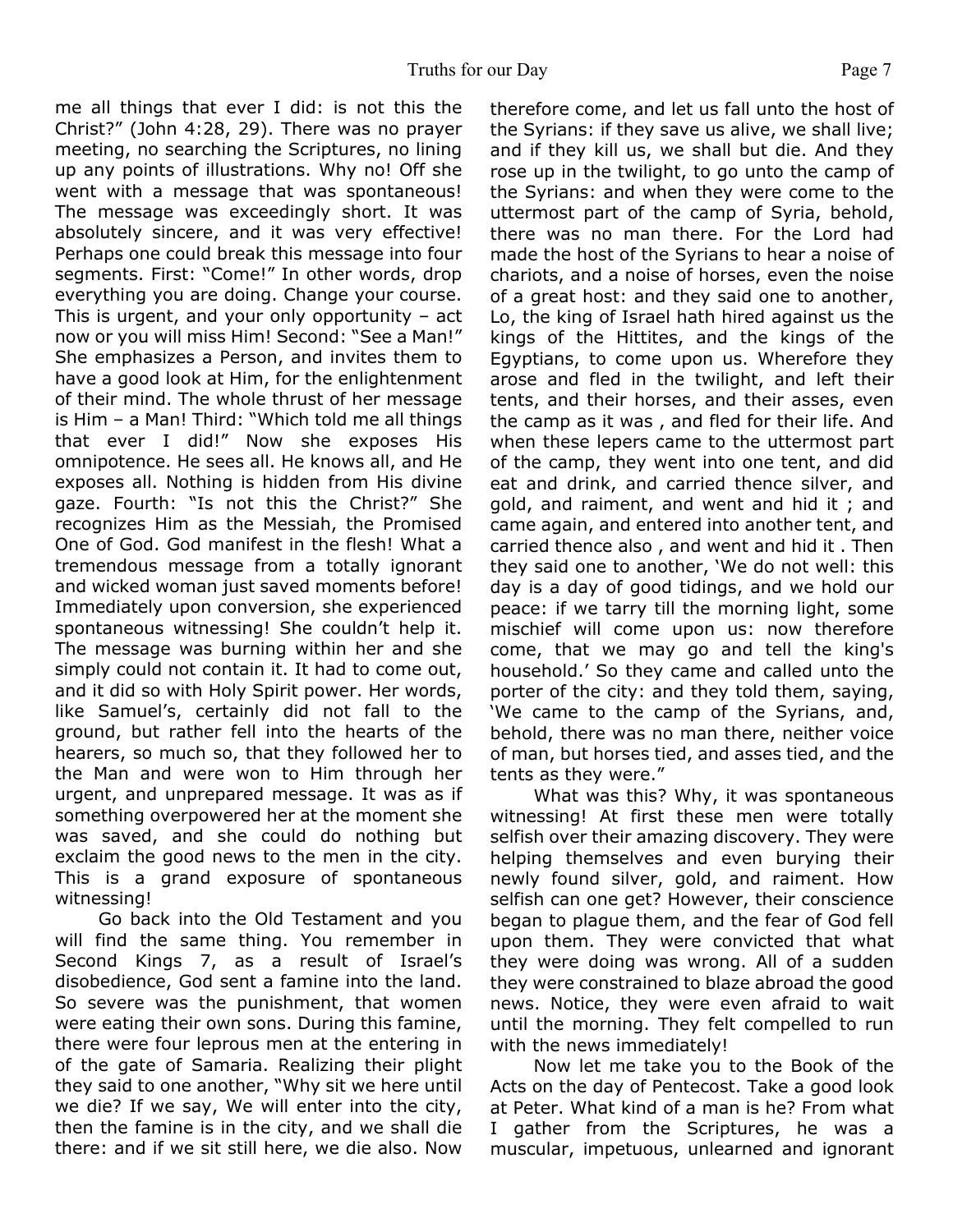fisherman. As we would speak of it today, "he wasn't even a high school graduate." Not only this, he had left all that was temporal to follow Christ. He was financially poor, for he said, "Silver and gold have I none" (Acts 3:6). Now in the world's estimation they would think, what could one ever expect out of a man like that? Look at those the Lord chose to represent Him. They were nothings! They were fools in the eyes of the sophisticated society of the world. Paul's educational abilities were far greater than the other apostles, yet consider his confession, "We are fools for Christ's sake" (1 Cor 4:10). What a confession! Yet, that was the world's appraisal of that mighty man.

 Why did our Lord choose such men? Why not men of renown, men with famous records, or men of high intellectual community standing? Simply because such qualifications were not needed. He didn't choose men with these backgrounds and then continue to build "super-men" from these world-valued foundations. Why no! So, why choose a man of Peter's low caliber? I believe you can find the answer in 1 Corinthians 1:25–29. "Because the foolishness of God is wiser than men; and the weakness of God is stronger than men. For ye see your calling, brethren, how that not many wise men after the flesh, not many mighty, not many noble, are called: But God hath chosen the foolish things of the world to confound the wise; and God hath chosen the weak things of the world to confound the things which are mighty; And base things of the world, and things which are despised, hath God chosen, yea, and things which are not, to bring to nought things that are: That no flesh should glory in His presence." There you have it!

 Choosing men of lowly standing only magnified the grace and power of God. These lowly men absolutely confounded the upstart worldly-wise men of the day. What orator, what intellect of the day, could offer to ruined humanity what these humble slaves of Jesus Christ could offer? They couldn't offer one profitable thing. They did not have one solution to man's problem caused by sin. Not one! But, the apostles did! They had the solution! They had the absolute cure! Not only this, they were given, by the Spirit, the ability to effectually proclaim that cure.

 Take the scene in Acts 2 that we are now considering. Jerusalem is full of strangers, because of the Passover. Over fourteen nations were represented on that memorable occasion. All of a sudden there was the sound, as of a rushing, mighty wind. Notice, no wind, but a great sound. Then suddenly, there were cloven tongues, like as of fire, and it sat upon each of them. What was this? Why the Spirit of God has descended and entered into their mortal bodies. Why? In order that they might have the ability, the power, and the courage to speak the wonderful works of God. Not only this, all of a sudden they had the miraculous ability to speak in a foreign language, having never gone to school to learn it. Tremendous! But, that's not all. Look at Peter, what happens to him? Folks were gathering together in their presence and asking, "What meaneth this?" So, what happened? Did Peter run off to a quiet study room to prepare a message for them? Or, did he say, "Let us now pray?" Not a bit of it! Then, what did he do? Well, the divine record says, he "lifted up his voice, and said unto them, Ye men of Judaea, and all ye that dwell at Jerusalem, be this known unto you, and hearken to my words" (Acts 2:14). In other words, he spontaneously witnessed! He "lifted up his voice." He made sure that all would hear. He certainly wasn't ashamed in what he was going to proclaim. Not only this, the message was for all within earshot. Peter had bold confidence! The next thing to notice is he addresses his countrymen. His message was not in general terms. None of that! He was going to make this declaration a very personal thing. He singles them out. They couldn't pass the message over their shoulder and say to themselves, "that's for the fellow behind me." Oh no! Nothing of that nature! Peter aimed his spiritual bow right at their hearts and let the arrow fly. Then he charges them, "Be this known unto you." He wants to make sure that they are listening and that they will understand. He stresses the importance that they listen intently and that they understand fully. Then his last exhortation, before delivering his message, "and hearken to my words." He demands attention! What authority! What power! What holy boldness!

Now it is not the intent of this writing to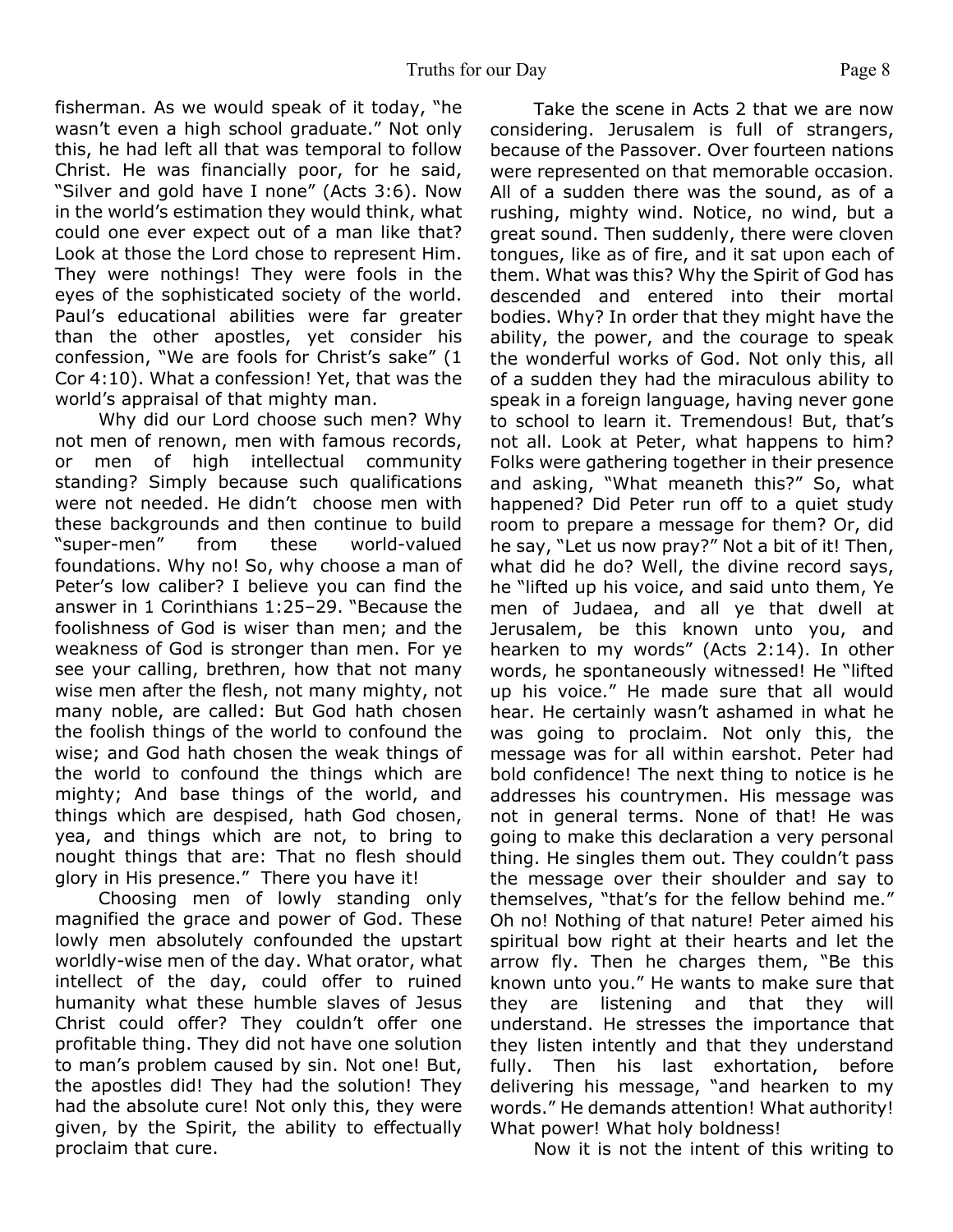expose to you the contents of Peter's message, but I will say this, that it was incomparable to any message his audience had ever heard before from any scribe, Pharisee, or lawyer. It wasn't written out, it wasn't even thought out prior to its delivery. It was spontaneous! How could an unlearned and ignorant fisherman deliver such a masterpiece declaration? The answer is simple. The Holy Spirit took him up on that special occasion, and filled him.

 Now then, let me ask you, in consideration of these amazing incidents, have you ever spontaneously witnessed? You say, "I'm not a preacher." I didn't ask you that. I simply asked you, have you ever been a spontaneous witness? If you reply saying, "I'm bashful," or, "I wouldn't know what to say." Again, I pose the pertinent question, have you ever spontaneously witnessed?

 If you are truly born again, I will guarantee you this, that there have been times in your life when the Lord has given you the opportunity to do so. If you kept your mouth closed on such an occasion, shame on you. More shame if you didn't confess your sin afterward. Paul said, "I am not ashamed of the gospel of Christ" (Rom.1:16). "I am ready," he exclaims. Are you ready to witness? Have you ever experience the filling of the Spirit on various occasions, thus enabling you to spontaneously witness?

 Let me try to explain how this phenomenon works. A Christian is a person that daily reads their Bible, and one who prays every day. Thus fellowship with God and communion with the Holy Spirit are enjoyed. A Christian is a witness of Christ, in word and in deed. Their deeds give weight to their words. Spontaneous witnessing comes very unexpectedly. Peter exhorts us; "But sanctify the Lord God in your hearts: and be ready always to give an answer to every man that asketh you a reason of the hope that is in you with meekness and fear" (I Pet. 3:15). There it is! What better verse could we employ for our subject than that? "Be ready always." "Be ready always." "Be ready always." Have you got that message? "Be ready always." So, you go into a restaurant and are seated with your companion at a table. The waitress comes along all smiles and inquires, "Would any of you like a drink first?" We have this and that kind of delicious wine, and so on." So you simply say, "No thanks." Is that all that you can say? Don't you feel one little obligation to that smiling waitress to make her think about eternal things? Does not the Spirit of God even compel you to witness? Remember, at that point she is your servant. She is obligated to be nice to you for you are giving her employer your money, thus enabling him to give her a wage. She is dependent on you for her living. What better advantage could you what than that? Listen to a spontaneous witness. "Thank you for the offer, but no thanks. I have found a better drink years ago called living water." Then the waitress is asked if she ever heard of living water, and the answer will invariably be, "No." Then the spontaneous witness tells her of the living water, as the waitress stands there speechless. After the meal, compliment her on her service, give her a big tip and grace it with a suitable gospel tract. Sometimes a gentle touch on a person's shoulder has a beneficial effect.

 Where is the source and power for such witnessing? I am reminded of our Lord's words to his disciples. "And when they bring you unto the synagogues, and unto magistrates, and powers, take ye no thought how or what thing ye shall answer, or what ye shall say: For the Holy Ghost shall teach you in the same hour what ye ought to say" (Lk. 12:11-12). There's the answer – the Holy Spirit. Has He ever compelled you on certain occasions to spontaneously witness? If not, have you asked yourself, why? Are you concerned about this? Are you going through life a silent disciple, after all He has done for you, in order that you might bear faithful witness of Him? Do you not feel an obligation to fulfill His desires for you?

 I remember on one occasion in a supermarket a very nervous and timid Christian lady was picking out some vegetables for her shopping cart, when all of a sudden a big crude man began to take the Lord's name in vain. Presto! A spontaneous witnessing occurred. From who? Why, from the timid, nervous Christian lady! Right in his face she objected to his vile language and told him why. She explained to him that the Name he had taken in vain was that of her Lord and Saviour who shed His precious blood for her sins. Her